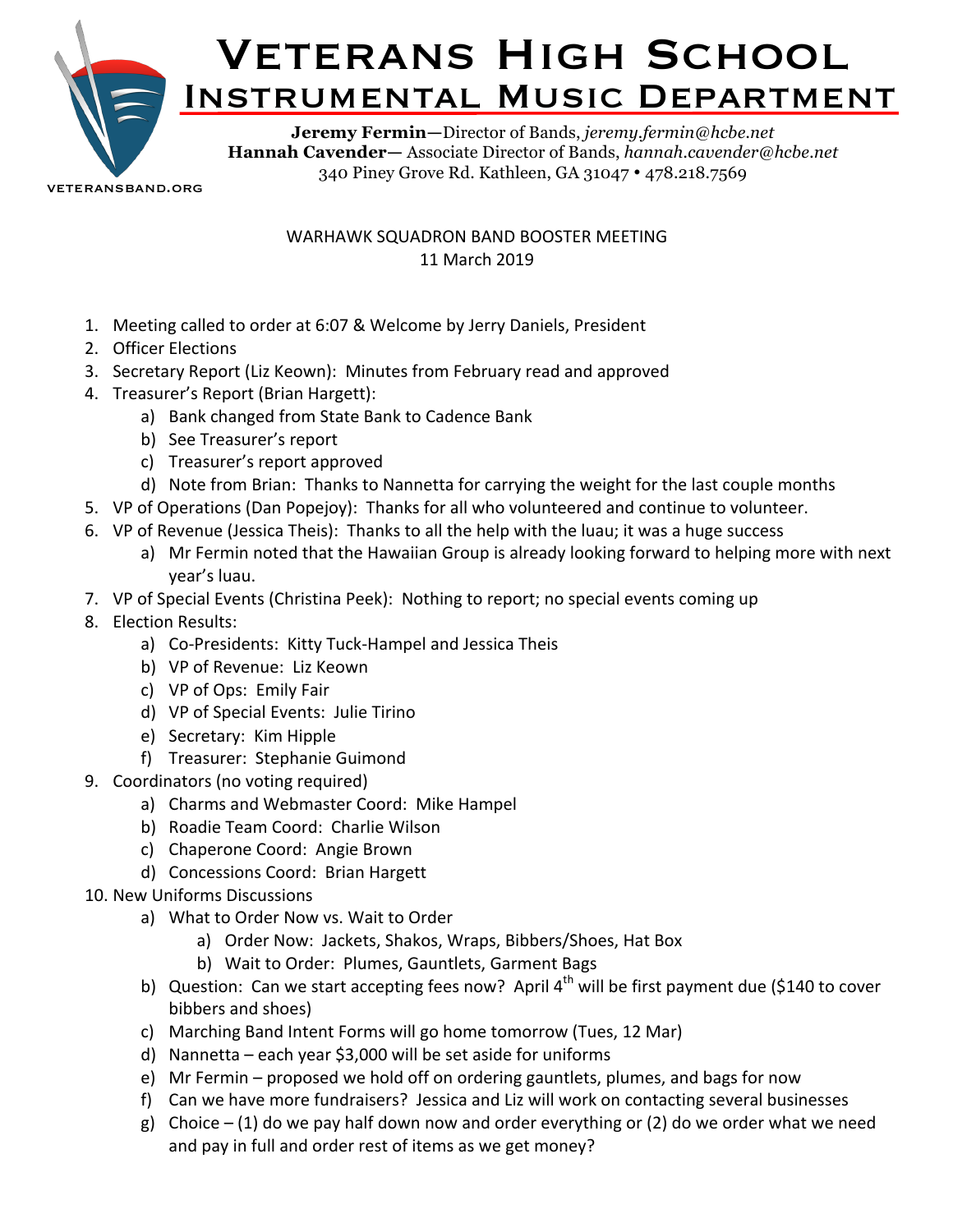- h) Heidi Babbitt can we round fees up from \$390 to \$400 to pay for bags? Mr Fermin agreed to \$400 fee for marching band
- i) Charlie Wilson can we send letters/notes to those who are delinquent on fees
- j) Students who have not paid in full cannot try out for a leadership position, drumline, or guard
- k) If we want to order now, the company representative is in town and can do the fittings on Wednesday, 13 March
- l) Mr Fermin and Ms Cavender recommend moving \$5,019.93 from checking to the uniform account; Motion #1 with 12 in favor, 5 not in favor; motion passed
- m) Motion #2: Kitty Tuck-Hampel motioned to write a check for \$59,373.60. Motion passed with 11 in favor and 3 not in favor
- n) Ms Cavender wrote amounts on whiteboard and amount needed for uniforms is \$59,490.72
- o) Motion # 3: Kitty Tuck-Hampel motioned to cancel Motion 1 and move amended amount. \$5137.07 from checking to uniform account; 12 in favor, 3 not in favor; Motion passed
- p) Motion #4: Cancel Motion #2 and motion to write check for \$59,490.72; 13 in favor, 3 not in favor;
- 11. Mr Fermin
	- a) Nice to see everyone working together on the uniforms
	- b) LGPE went well; Wind Ensemble got Straight 1s; Wind Symphony got 1, 1, 2 scores; Concert Band got 1, 1, 2, scores
	- c) Jazz Band and Region Band are coming up
		- a) Jazz Band will meet on Tuesdays and Thursdays
- 12. Next Meeting  $-$  2 April @ 6 pm
- 13. Meeting adjourned 7:58 pm

Attendees: Mr Fermin Ms Cavender Brian Hargett Jerry & Nannetta Daniels Jessica Theis Liz Keown Dan Popejoy Christina Peek Jeff & Angie Brown Heidi Babbitt Lynn Baker Kitty Tuck-Hampel Mike Hampel Dena Harris Henry Harris Deshanna Stephens